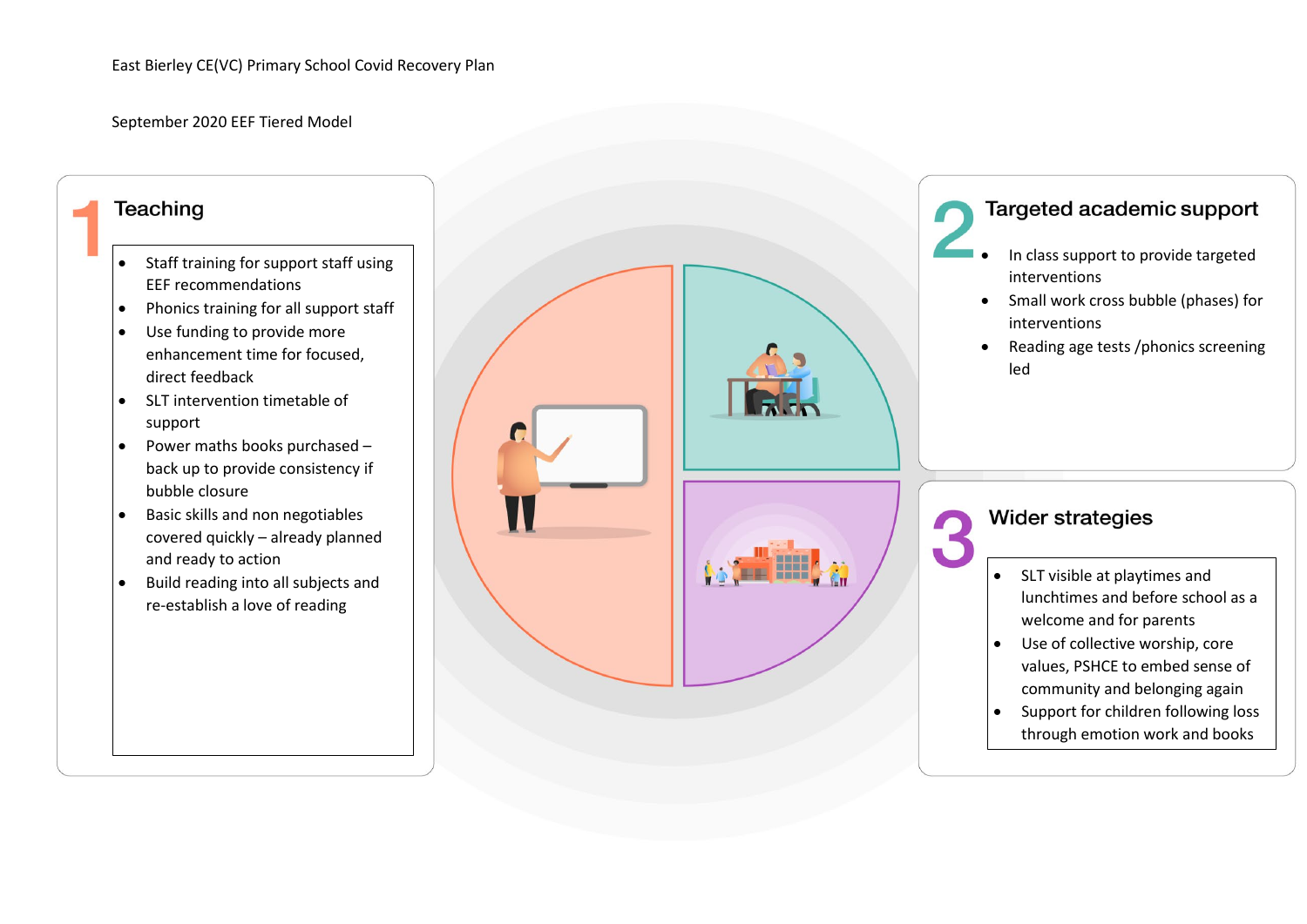Spring 2021 EEF Tiered Model

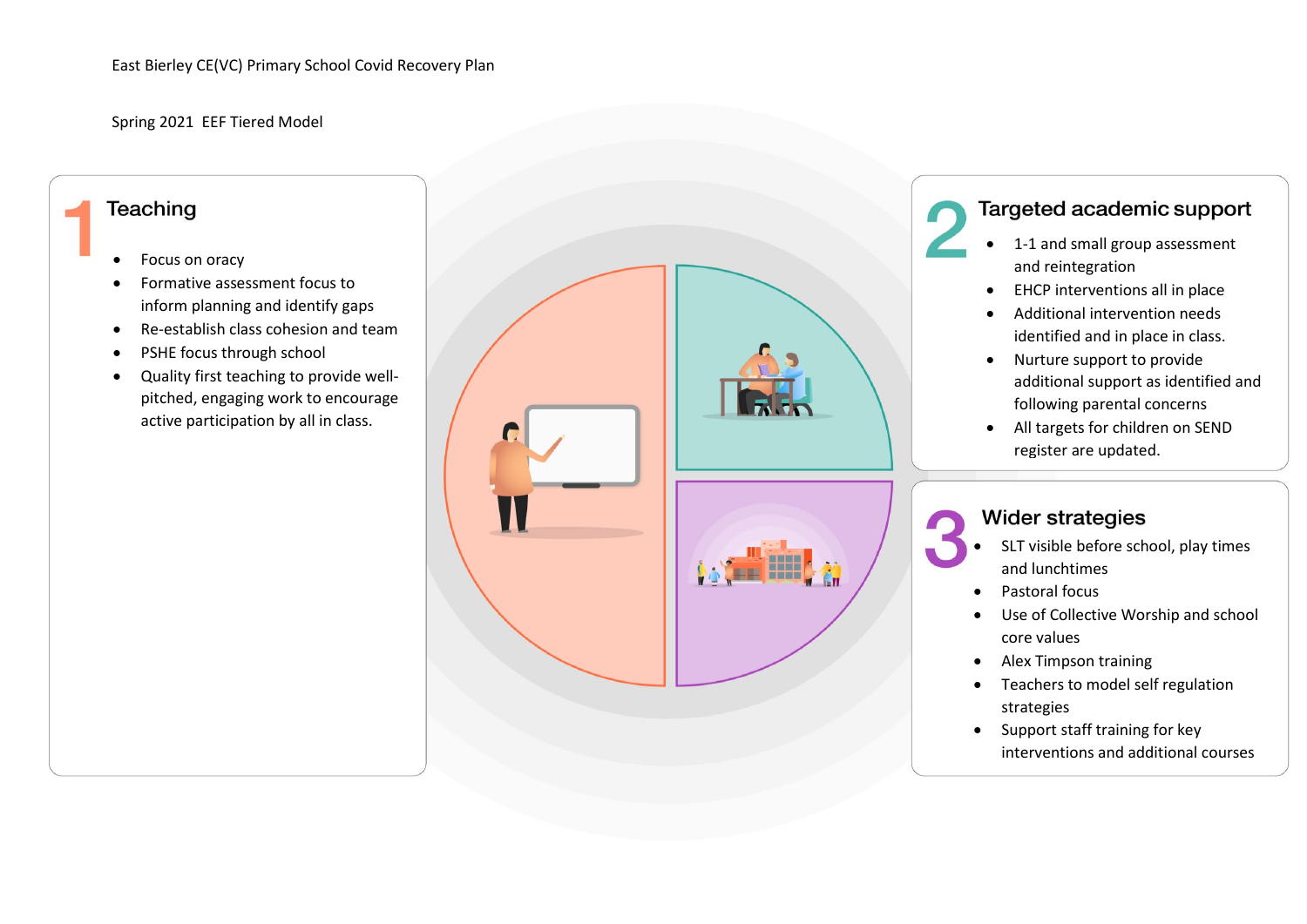## Summer 2021 EEF Tiered Model

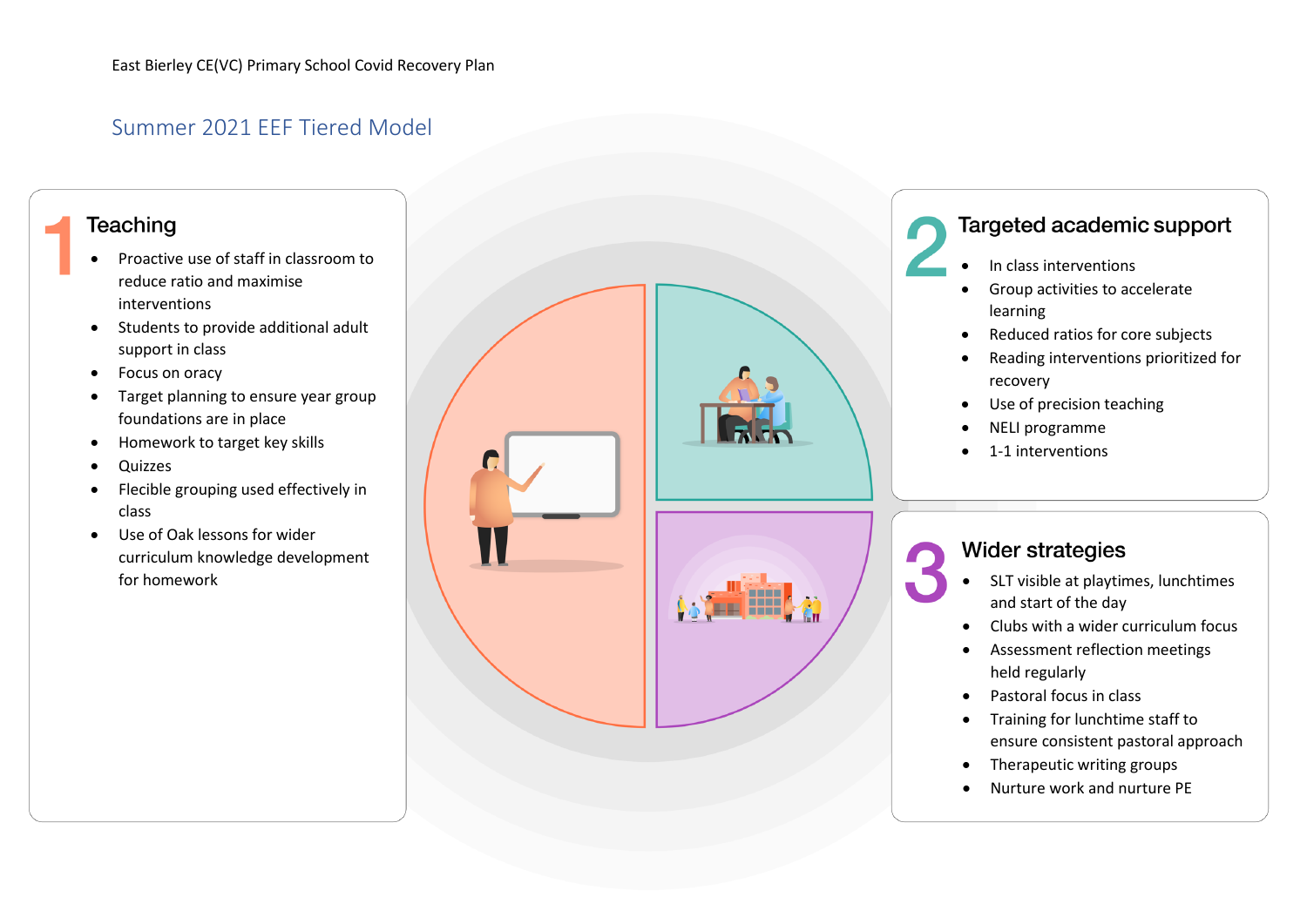## Autumn 2021 EEF Tiered Model

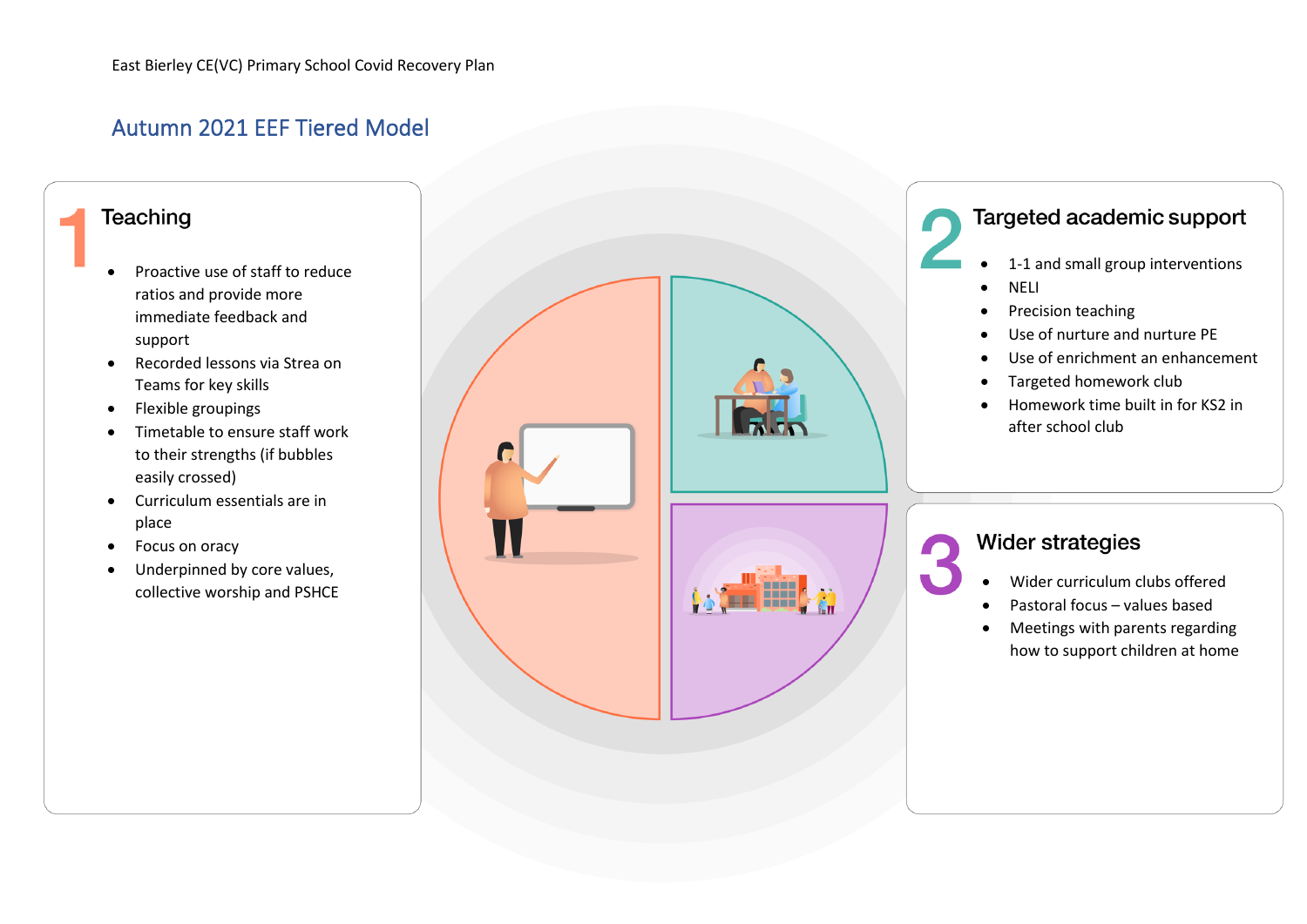## **Catch up planning – September 2020**

- Staff training has taken place for support staff using EEF recommended interventions such as precision teaching.
- Phonics training has taken place for support staff.
- Support staff in class will provide targeted interventions this still works within a bubble situation.
- Planned interventions for specific children to target early reading, phonics and first at number / basic calculation interventions across the key stage. If in bubbles hoping staff can work across two bubbles so it can be implemented in phases but ideally we would implement across the key stage.
- Use of funding to implement enhancement time this would be across each class ideally but could start across phases so sports staff not working with too many class bubbles. This would enable class teachers to have half their class in for focused feedback time – this is identified as high impact by the EEF. Learning in that time would be targeted to the half class and focused on providing feedback.
- Leadership team would provide interventions based on need as well –across school using specialisms ideally but in phases if necessary.
- A focus on key non negotiables is in place to facilitate quicker catch up and basic skills being revisited. This work is already prepared and ready to go – for use in class or as part of blended learning.
- Power maths books have been purchased to provide a 'back up' for blended learning if necessary and to provide a set consistent approach for maths catch up through school.
- Vulnerable children in school and other SEN children in as key worker children reading ages tests completed / phonics screening checks where appropriate. Interventions taking place already.
- Focus on key skills and building reading in to all subjects, using time to reestablish a love of learning.
- Citizenship week covers class rules and organization, developing a sense of community and belonging, includes (usually) parents' meetings to run through expectations. All routines established and child led – behaviour system standard across school but designed by the children and they set their class rules and sign up to them.
- PSHE always 2 lessons a week, worship is focused round a statement to live by which links to school core values and mental health approach is at the heart of what we do. This will be increased in September utlisiing mental health work based round picture books – already planned and resourced by all teachers in school.
- Don't plan to narrow the curriculum but to maintain enrichment curriculum which enables teaching of skills in half class groups to develop deeper relationships between children and adults in school.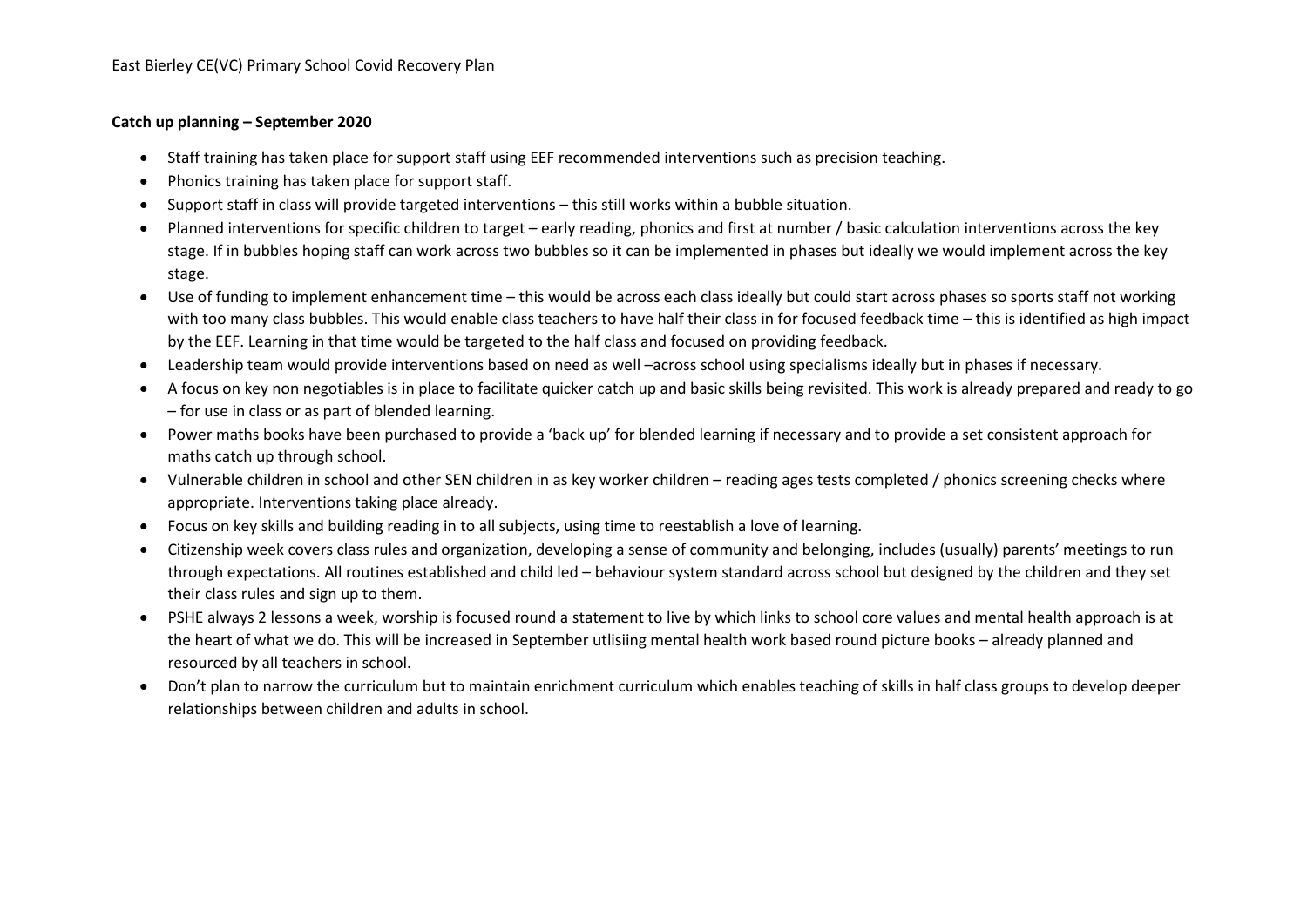## **Key Actions and Timetable March 2021**

| <b>Focus</b>              | <b>Action</b>                                                          | When                  | Who                  |
|---------------------------|------------------------------------------------------------------------|-----------------------|----------------------|
| PSHE / mental health      | Focus on lessons on return<br>$\bullet$                                | March / April         | All                  |
| and wellbeing             | Build in regular lessons - 3 times a week minimum<br>$\bullet$         | <b>From Easter</b>    | All                  |
|                           | Meetings to focus on who requires additional support and               |                       |                      |
|                           | support put in place                                                   | March and again in    | LU/RD                |
|                           | Alex Timpson programme training                                        | April                 | /AD                  |
|                           | Therapeutic writing course training                                    | Spring term twilights |                      |
|                           | Therapeutic writing group Year 5/6                                     | Spring term           | All                  |
|                           | Therapeutic writing group Year 3/4                                     | April on              | <b>RD</b>            |
|                           |                                                                        | April on              | <b>RD</b>            |
|                           |                                                                        |                       | RD/AD                |
| Core Values and           | Re-establish routines and connection with the school core<br>$\bullet$ | From March return     | All                  |
| <b>Collective Worship</b> | values                                                                 |                       |                      |
|                           | Collective Worship used to reconnect<br>$\bullet$                      | Ongoing and used      | LU/all               |
|                           |                                                                        | throughout lockdown   |                      |
| Assessment - NELI         | <b>NELI</b> assessment (Reception)<br>$\bullet$                        | March 21              | <b>BC</b>            |
|                           | NELI programme for identified group (Reception)<br>$\bullet$           | From April (20 weeks) | AD                   |
|                           | <b>NELI training</b><br>$\bullet$                                      |                       |                      |
|                           | NELI assessment Year 1<br>$\bullet$                                    | March 21              | BC / AD              |
|                           | NELI programme for Year 1 group                                        | April 21              | / JW                 |
|                           | NELI assessment (small group from year 2 / 3)                          | September             | <b>BC</b><br>AD / JW |
|                           | NELI programme for small group as identified                           | September             | <b>AD</b>            |
|                           |                                                                        |                       | AD/JW                |
|                           |                                                                        |                       |                      |
| Assessment - phonics      | Assess year 2 who did not meet the standard in November<br>$\bullet$   | March 21              | <b>MC</b>            |
|                           | (2018 check)                                                           |                       |                      |
|                           | Assess Year 3 who did not meet year 1 standard (2018 check)            | March 21              | <b>CS</b>            |
|                           | Year 1 phonics assessment (2018 check)                                 |                       |                      |
|                           |                                                                        | April                 | <b>SS</b>            |
|                           | Reception phonics assessment                                           |                       |                      |
|                           |                                                                        | April                 | <b>BC</b>            |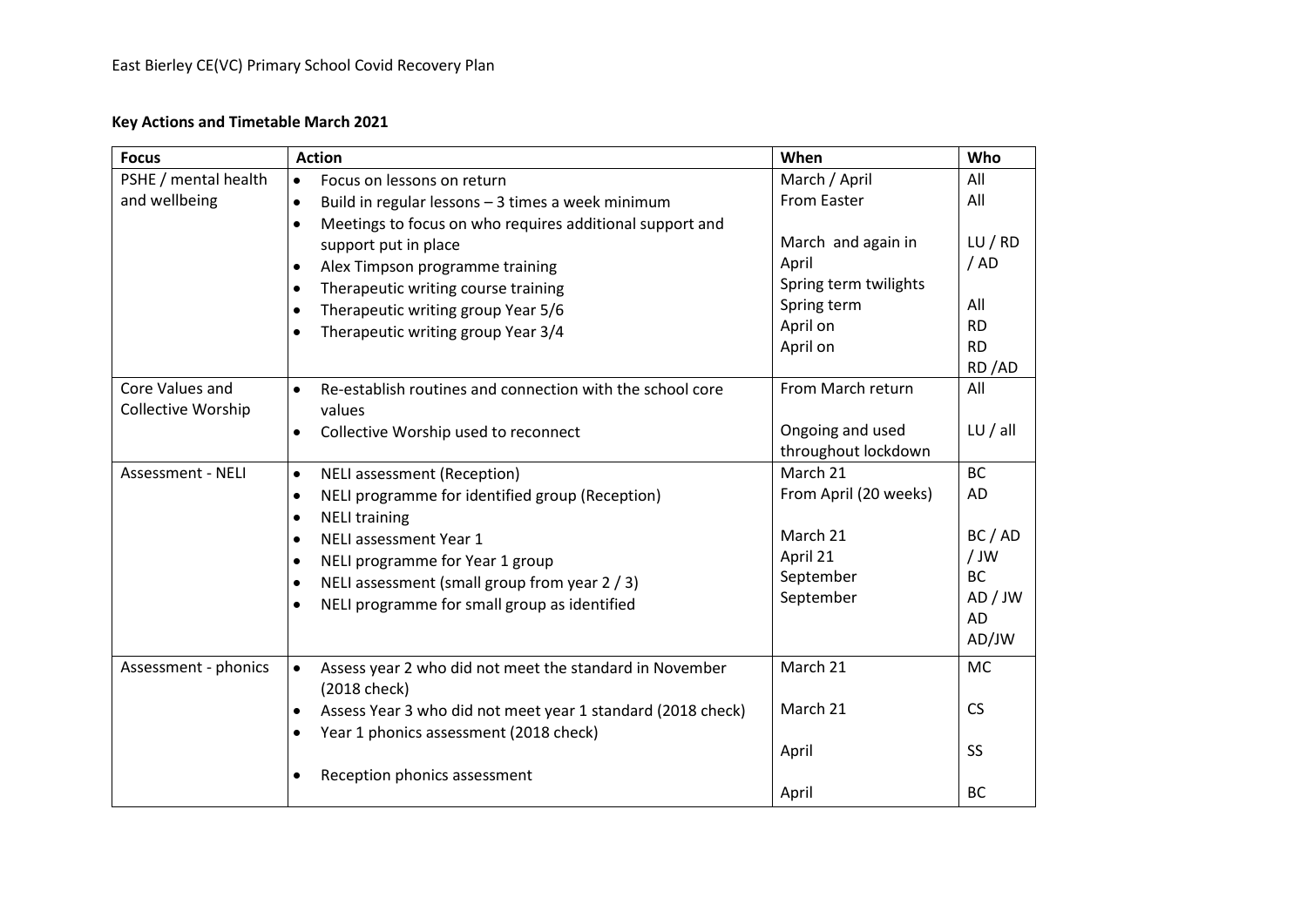| <b>Focus</b> | <b>Action</b>                                                         | When              | Who           |
|--------------|-----------------------------------------------------------------------|-------------------|---------------|
|              | Phonics group for mixed KS1/2 as required (y2+)<br>$\bullet$          |                   |               |
|              | Summer phonics assessment<br>٠                                        | April             | AD            |
|              |                                                                       |                   |               |
|              |                                                                       | June              | Class         |
|              |                                                                       |                   | teacher       |
| Reading age  | Year 2 / Year 3 priority assessment<br>$\bullet$                      | March / April     | MC / CS       |
| assessments  | Wider reading age assessments<br>$\bullet$                            | March / April     | In class      |
|              | Intervention plan for 1-1 readers<br>$\bullet$                        | April             | In class      |
|              | Reading assessments - KS1 - Year 2/3<br>$\bullet$                     | March / April     | MC / CS       |
|              | Reading assessment year 6<br>٠                                        | April             | <b>CT</b>     |
|              | HFW check / spelling pattern checks<br>$\bullet$                      | Ongoing           | In class      |
|              | Summer assessments - reading age test for those who were<br>$\bullet$ |                   |               |
|              | below age related to see impact of interventions. Sat papers for      |                   |               |
|              | years 2, 5 and 6 as part of moderation process                        | June              | In class      |
| Maths        | End of unit questions - each class<br>$\bullet$                       | March / April     | In class      |
|              | PAT sheets / year 2 TAF<br>$\bullet$                                  | <b>End March</b>  | In class      |
|              | End of KS 1 papers for Year 2 and 3<br>$\bullet$                      | End March / April | In class      |
|              | End KS2 papers Year 6<br>٠                                            | April             | In class      |
|              | End of KS1 Year 2<br>$\bullet$                                        | June              | In class      |
|              | End of KS2 Year 5<br>$\bullet$                                        | April             | In class      |
|              | Year 2 maths project<br>٠                                             | Summer 1          | LU/MC         |
|              | Moderation for KS1 and transition by all classes with next            |                   | $/$ AD $/$ NI |
|              | teacher                                                               | June / July       | All           |
|              | Year 4 soundcheck<br>$\bullet$                                        | April / June      | <b>WB</b>     |
|              | Year 3 soundcheck<br>$\bullet$                                        | April / June      | <b>CS</b>     |
| Reading      | <b>PAT sheets</b><br>$\bullet$                                        | March             | In class      |
|              | End of KS1 Year 2 and 3<br>$\bullet$                                  | March / April     |               |
|              | End of KS2 Year 6<br>$\bullet$                                        | April             |               |
|              | End of KS1 Year 2                                                     | June              |               |
|              | End of KS2 Year 5 and 6<br>$\bullet$                                  | May/June          |               |